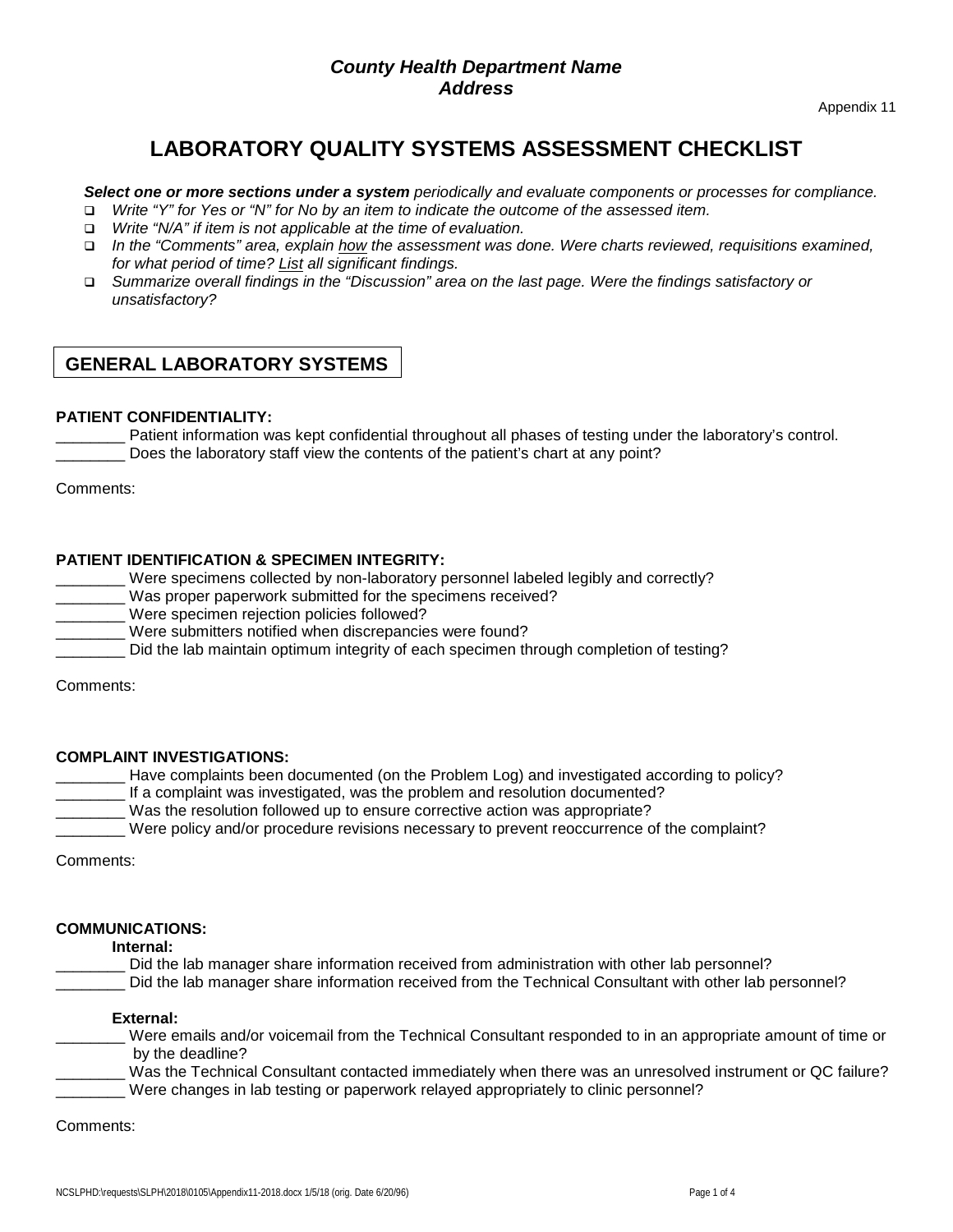#### **PERSONNEL COMPETENCY ASSESSMENT:**

| Has orientation and training been documented for all testing personnel?                                                                                                                      |
|----------------------------------------------------------------------------------------------------------------------------------------------------------------------------------------------|
| Has proof of minimum education been provided to the lab manager for all testing personnel?                                                                                                   |
| Has proof of education been forwarded to the Technical Consultant for new testing personnel?                                                                                                 |
| Has the Lab Director reviewed and signed off on the assigned duties for testing personnel performing non<br>waived tests?                                                                    |
| Has the Technical Consultant reviewed and signed off on the assigned duties for testing personnel performing<br>only waived tests?                                                           |
| Have all testers performed QC on all approved tests at least once per quarter?                                                                                                               |
| Did all testing personnel complete required annual continuing education in the previous calendar year?<br>Were all appropriate competency assessment sets performed by qualifying personnel? |
| Were competency assessment results reviewed with appropriate personnel?                                                                                                                      |
| Were competency assessment failures investigated by the Technical Consultant and follow up shared with the<br>lab manager?                                                                   |
| Was competency assessed for personnel performing blood collections?                                                                                                                          |
|                                                                                                                                                                                              |

Comments:

#### **PROFICIENCY TESTING:**

#### **Only for laboratories that are performing at least one module of proficiency testing.**

- Was proficiency testing rotated among testing personnel, if applicable?
	- Were proficiency samples processed in a manner similar to patient samples?
		- Was the Proficiency Testing (PT) Performance form completed for each PT event?
- Were copies of all submitted proficiency results retained?
- Were incorrect results (graded and ungraded) investigated and corrective action taken?

Comments:

#### **SAFETY:**

- Was the Technical Consultant notified of any situation that could affect the lab's performance or the safety of employees?
- Has the Safety Manual been updated in the last 5 years?
- Have lab personnel received annual safety training?
- Have lab personnel documented annual review of safety manuals?
- Has a sharps evaluation been done this calendar year? The previous calendar year?

Comments:

# **PREANALYTIC SYSTEMS**

#### **TEST REQUISITION: (This section should be applied to electronic health records, if applicable***.)*

Did the lab have written (or electronic) requests for all tests performed?

- Did test requisitions contain all necessary information as stated in the lab's policy?
	- Specimen source
	- Date and Time (when appropriate) of collection
	- Patient identification (2)
	- Ordering clinic or provider
	- Test ordered
- Was "received time" documented for all laboratory specimens tested?

Is there a "back-up" system in place for receiving test requests when an electronic system is unavailable? Comments: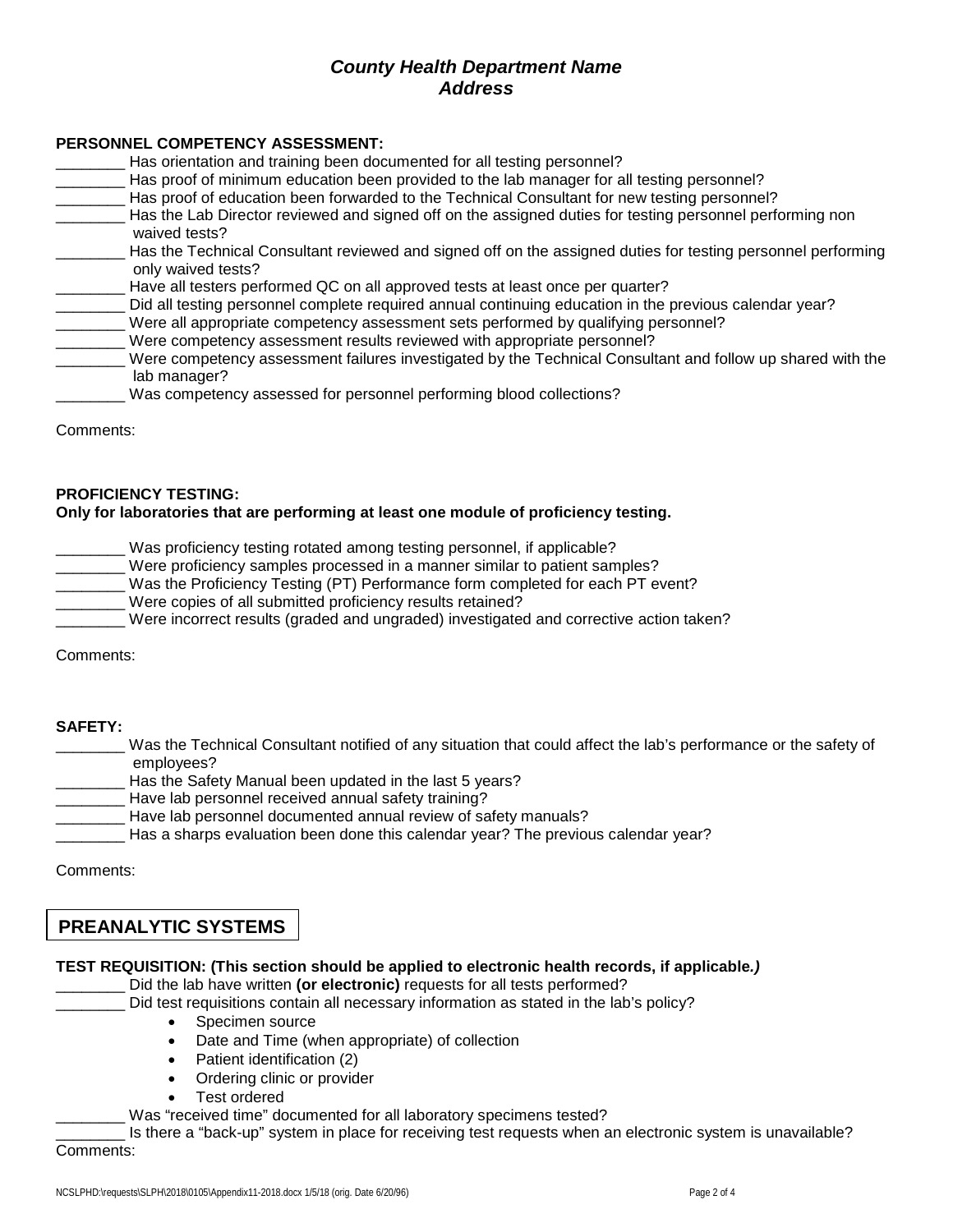#### **POLICY MANUAL:**

- Have lab personnel documented annual review of policies?
- Are policies current?
- Have normal and panic values been reviewed and approved by the Clinical Consultant this calendar year?

Comments:

# **ANALYTIC SYSTEMS**

#### **PROCEDURE MANUAL:**

- \_\_\_\_\_ Are lab procedures current and complete?
- **EXECUTE:** Are all procedures saved electronically?
- \_\_\_\_\_\_\_\_ Is there a procedure describing how to enter results in an electronic health record, if applicable?
- Are current package inserts in place with the corresponding procedure?
- Have lab personnel documented annual review of procedures?
- \_\_\_\_\_\_\_\_ Has the Technical Consultant documented annual review of procedures?
- Are discontinued procedures dated and kept for a two-year minimum?

Comments:

#### **QUALITY CONTROL:**

- Were environmental controls (temperature, humidity, etc.) recorded and within acceptable limits prior to testing?
- Were only in-date reagents, controls, kits, media, etc., used?
- Were new lots of QC reagents (hemoglobin, glucose) verified before the current lot expired? Before being put into use?
- Was new lot verification documented at the time of testing on the appropriate form?
- Was procedural QC performed, documented, and within acceptable limits before patient test results were reported?
- Was QC performed at the required frequency (per CLIA Contract description)?
- Were appropriate Levy-Jennings charts plotted each day of testing and evaluated for trends or shifts?
- Were QC failures (i.e., out-of-range results) documented, along with corrective action?
- Was performance of QC rotated among testing personnel?

Comments:

#### **MAINTENANCE & FUNCTION CHECKS:**

Was scheduled instrument/equipment maintenance properly performed and documented?

Comments:

#### **COMPARISON OF TEST RESULTS:**

Were instrument comparisons, when applicable, conducted twice a year?

\_\_\_\_\_\_\_\_ Was parallel testing documented twice each year by all testing personnel performing wet mounts?

Comments: